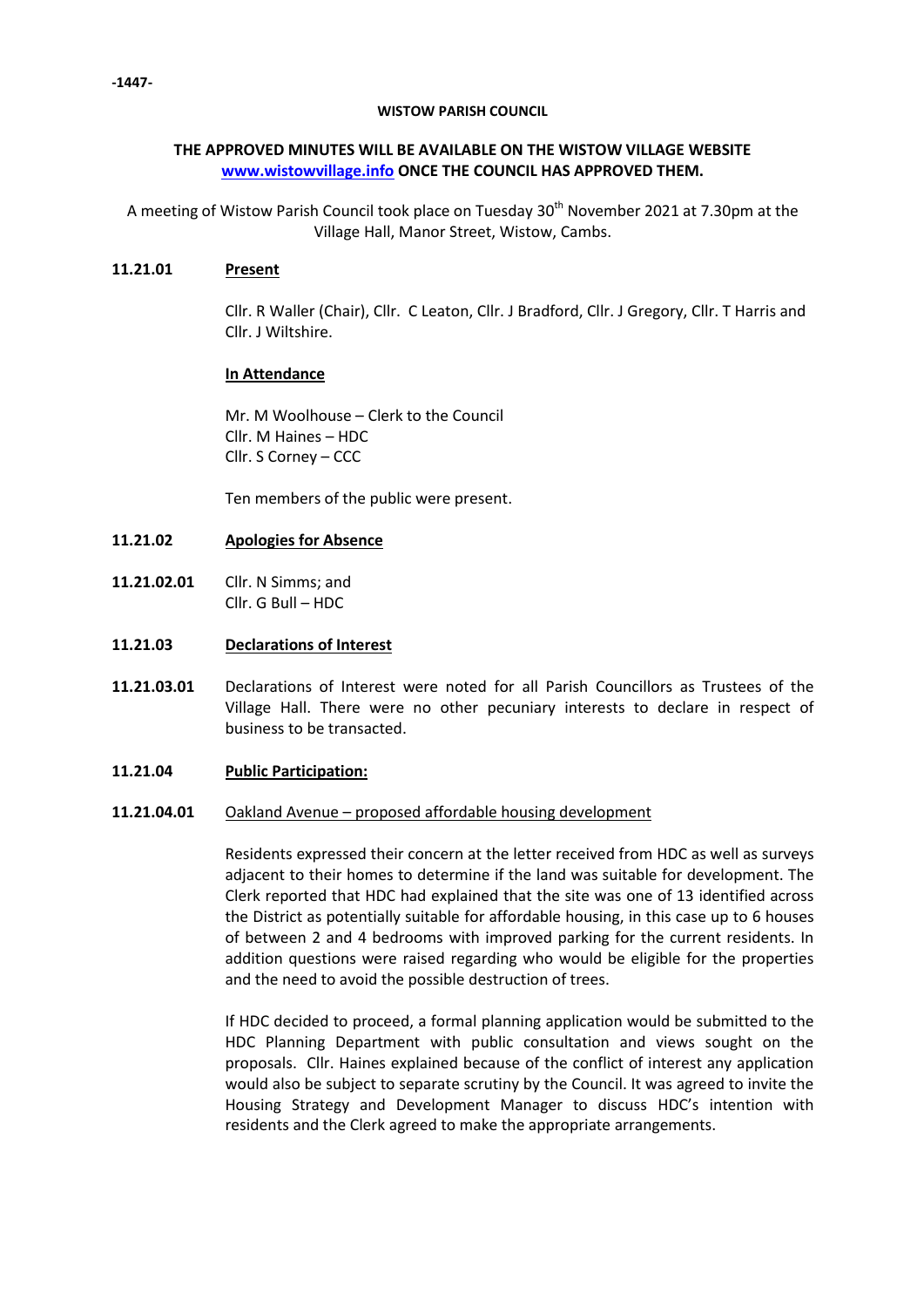# **11.21.04.02 Flooding**

Householders who were flooded during the storms of December 2020 expressed concern at the lack of progress in safeguarding against future floods and Mr Pye stated that he was still awaiting a reply to his letter of 1 November. Mr Pye commented on the lack of ownership of the problem between the various public bodies and the consequent lack of public accountability. Mr Pye felt that measures taken by the parish council were helpful but that more strategic control was needed over water courses and flooding. The Floodmobile exhibition in St Ives had been interesting and identified some courses of action. The matter was further discussed under Minute 11.21.07.03 below.

## **11.21.05 Approval of minutes of meeting held on 26 th October 2021**

**11.21.05.01** The minutes had been circulated prior to the meeting and **it was resolved unanimously that the minutes be and are approved and be signed by the Chair of the Meeting.**

### **11.21.06 County and District Councillor reports**

### **11.21.06.01 Cllr. Corney – CCC.**

Cllr. Corney commented that CCC had published an updated flood policy running to some 140 pages and added that individuals can apply to a CCC fund to assist with the costs of flood prevention/alleviation.

### **11.21.06.02 Cllr. Haines**.

Cllr. Haines commented that he would be happy to attend a public meeting in Wistow to discuss affordable housing. He introduced Ms. Charlotte Lowe the Conservative candidate for the ward at the May elections as a result of Cllr. Bull's decision not to stand again.

### **11.21.07 Matters Arising or carried forward from previous meetings**

### **11.21.07.01** Street lighting

The Clerk reported that he was awaiting correct details from Balfour Beatty to allow UKPC to provide the certificate needed to permit reduced charges.

### **11.21.07.02** 2 2<sup>nd</sup> Defibrillator

In Cllr. Simms absence there was nothing to report except that Cllr. Waller had added details of the existing defibrillator to the BHF Register.

# **11.21.07.03** Flooding

Cllr. Wiltshire reported on the work at the bridge to clear some gullies and culverts. The Clerk added that he had reported to CCC Highways that the culvert under the road had been cleared so that CCC could now clear their gulley which fed into the culvert and had also requested that the storm gullies in Bridge Street and connecting culverts which fed into the brook be jet washed.

## **-1448-**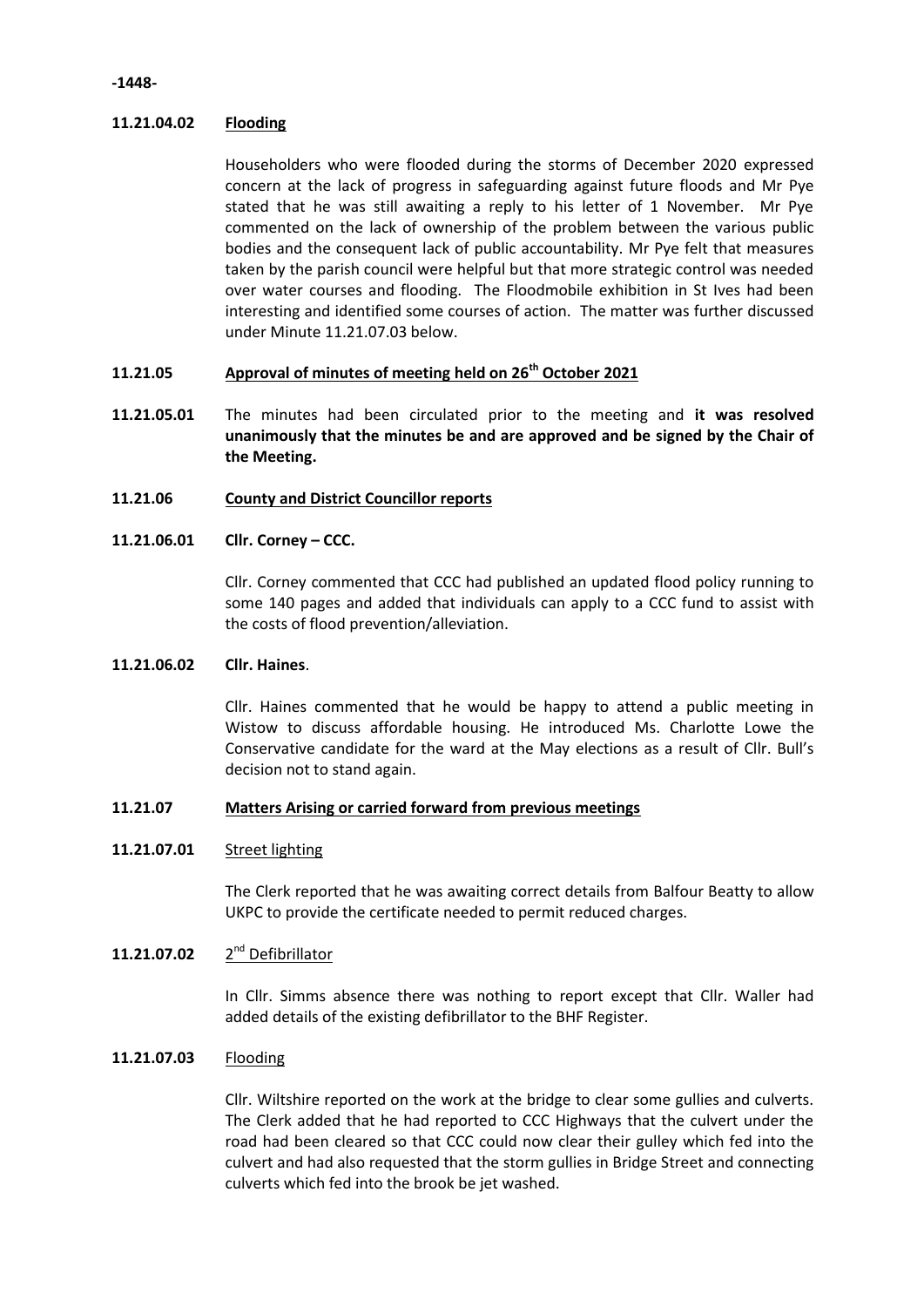The Clerk agreed to

- Establish ownership of the gulley outside Mr Telling's field; and
- Establish who at CCC was responsible for flood management

Cllr. Corney offered to contact the Environment Agency to discuss their involvement if Cllr Wiltshire could provide contact details and mentioned that Houghton & Wyton PC had establish a flood forum.

# **11.21.07.04** Playground equipment repairs

Cllr. Bradford reported that he was still searching for a company to repair the non Wicksteed equipment but that the quote had been accepted under delegated powers. The Clerk agreed to instruct Mr Jackson accordingly.

**11.21.07.05** Local Highways Initiative

In Cllr Simms absence there was nothing to report.

- **11.21.08 Planning**
- **11.21.08.01** Applications

There were not any new applications to consider.

**11.21.08.02** Oaklands Avenue

> The meeting noted the discussions earlier in the proceedings concerning potential development at Oaklands Avenue for up to 6 homes.

### **11.21.09 Finance**

**11.21.09.01** The meeting approved the accounts for payment: 30<sup>th</sup> November 2021.

| <b>Date</b> | <b>Ref No</b> | Payee                 | <b>Description</b>                   | Amount £ |
|-------------|---------------|-----------------------|--------------------------------------|----------|
| 30/11/2021  | 71            | <b>Balfour Beatty</b> | <b>Qly lighting maintenance</b>      | 124.30   |
| 30/11/2021  | 72            | Mr R Jackson          | <b>Grass cutting</b>                 | 200.00   |
| 30/11/2021  | 73            | Mr. M Woolhouse       | Net salary and expenses              | 213.79   |
| 30/11/2021  | 74            | Mr. M Woolhouse       | Zoom reimbursement                   | 14.99    |
| 30/11/2021  | 75            | Mr C Bradford         | Reimbursement of dog poo bags        | 42.50    |
| 30/11/2021  | 76            | Mr R Jackson          | <b>Gulley &amp; culvert clearing</b> | 900.00   |

- **11.21.09.02** The meeting noted the bank charges for the month **28.70**
- **11.21.09.04** Bank Reconciliation

The Meeting noted the bank reconciliation for November 2021.

**11.21.09.05** Bank Balances

The Meeting noted account balances as at 25<sup>th</sup> November 2021.

## **-1449-**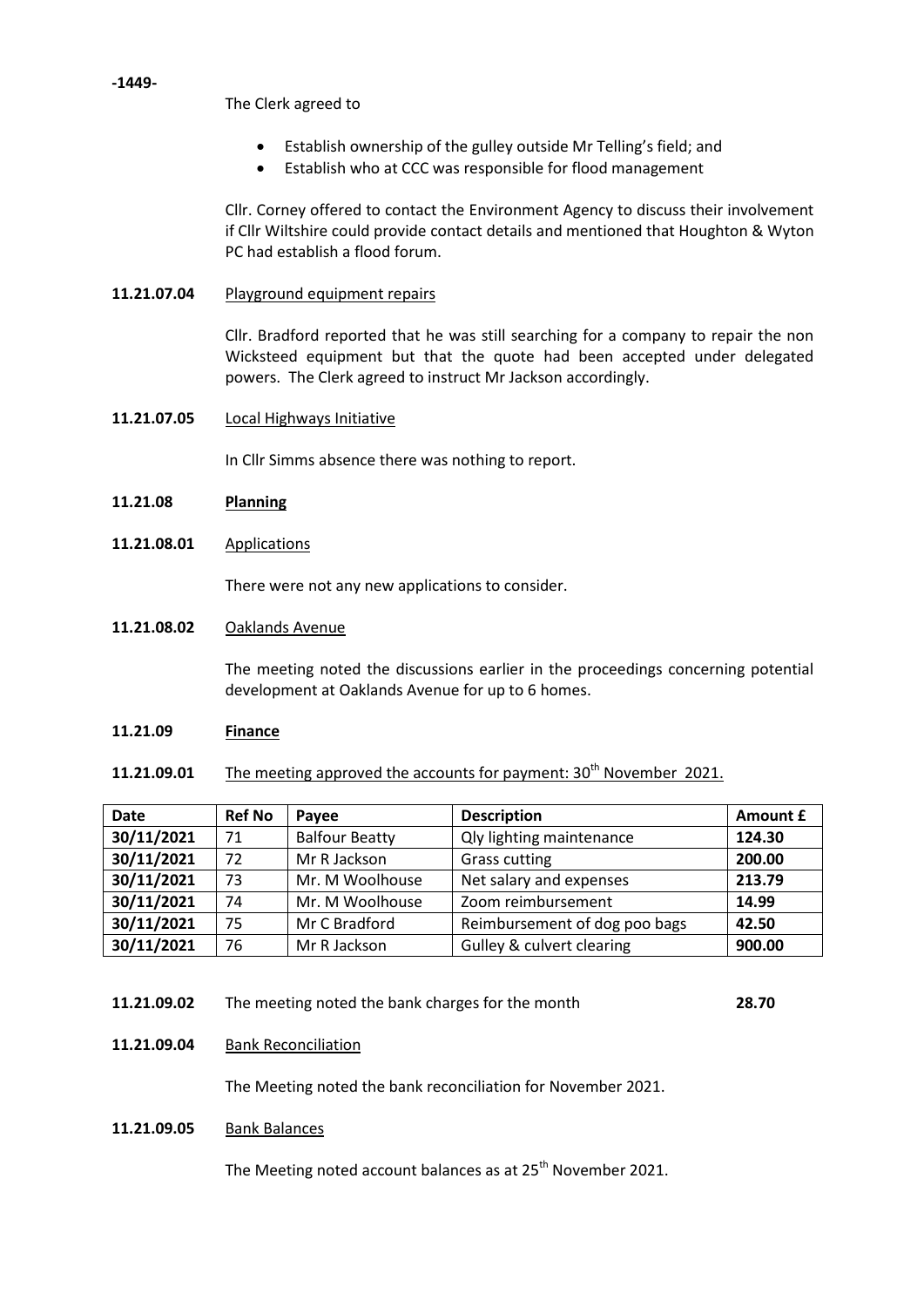## **-1450-**

## **11.21.09.06** Banking

The Clerk reported that the answers to the account opening application had been submitted and a response awaited.

### **11.21.10 Traffic, Highways & Road Safety.**

**11.21.10.01** The meeting noted the previously circulated correspondence.

### **11.21.11 Policing Matters**

**11.21.11.01** There was nothing to report.

### **11.21.12 Village Maintenance**

- **11.21.12.01** Cllr. Waller reported that he had been approached by residents seeking space in the bus shelter to put up pictures and agreed to establish the price for a board.
- **11.21.13 Correspondence and Communications**
- **11.21.13.01** The Meeting noted the previously circulated correspondence.

# **11.21.14 Verbal reports from Parish Councillors on matters arising from their portfolio responsibilities**

## **11.21.14.01** Litter /Playpark

Cllr. Bradford reported that the dog poo bags had been delivered and the Clerk agreed to instruct Mr. Jackson to undertake the agreed cutting back works.

### **11.21.14.02** Highways

In addition to previously reported matters Cllr. Waller reported that the junction at the Toll was partially over grown creating a blind spot and the Clerk added that he had contacted Highways to tidy the junction.

### **11.21.14.03** Website

The Clerk reported that he had joined Wistow Now and Then Facebook Group and would post relevant messages for circulation to the community. In addition had would seek photos to add to the parish council website.

### **11.21.14.04** Village Hall

The meeting noted the refurbishment to the hall significantly improved the building and facilities.